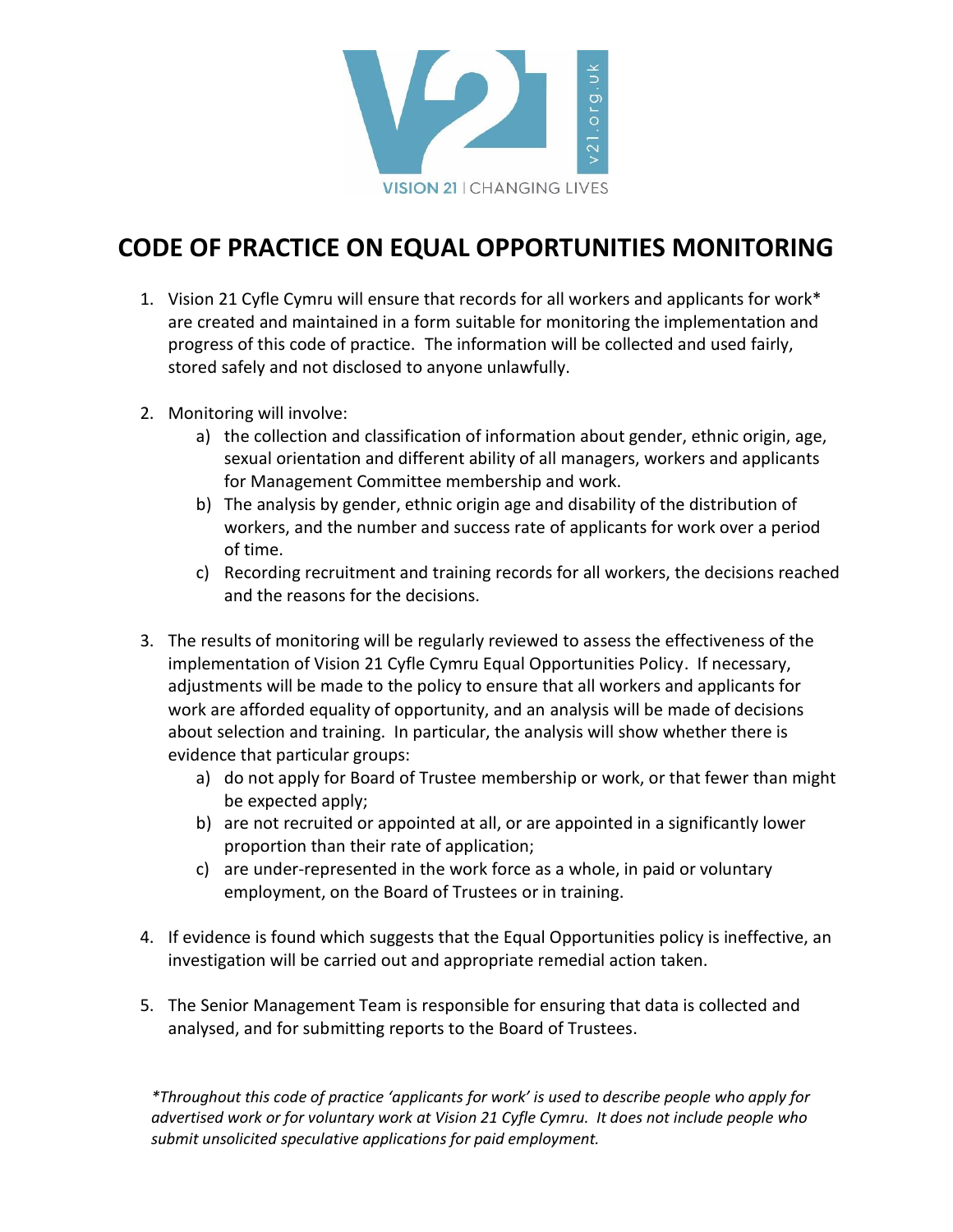

## **EQUAL OPPORTUNITIES POLICY STATEMENT**

To provide a range of services for people with learning difficulties and to monitor and evaluate such services regularly, to ensure that they are effective, appropriate and operate within Vision 21-Cyfle Cymru's Equal Opportunities Policy.

To ensure that the employment practices of Vision 21 Cyfle Cymru adhere to and reflect Vision 21 Cyfle Cymru's Equal Opportunities Policy and to monitor this regularly.

To undertake that any publication, communication or statement relating to Vision 21 Cyfle Cymru and its activities promotes equal opportunities and is in line with its Equal Opportunities Policy.

To discourage at all times the display of prejudice and/or discrimination within the organisation through education, action and disciplinary procedure. This policy underpins and informs all other relevant policy documents and all aspects of Vision 21 Cyfle Cymru's operation.

Vision 21 Cyfle Cymru is actively committed to following a policy of equality of opportunity in all of its action. We are committed to ensuring that no individual or group involved with Vision 21 Cyfle Cymru receives less favourable treatment on grounds of, for example, race, colour, nationality, cultural or ethnic origins, responsibility for dependants, marital status, income, disability, sexuality, age, gender, religion, class, HIV status or any grounds whatsoever, or is disadvantaged by conditions or requirements which cannot be shown to be justifiable. We believe that it is insufficient to merely state our intentions, but must take positive steps to ensure that the aims of the policy are achieved. All staff and Board of Trustee members involved in the organisation are required to be committed to the implementation of the policy and its progress.

We further recognise that the above list of groups is not exhaustive or comprehensive and may be open to change.